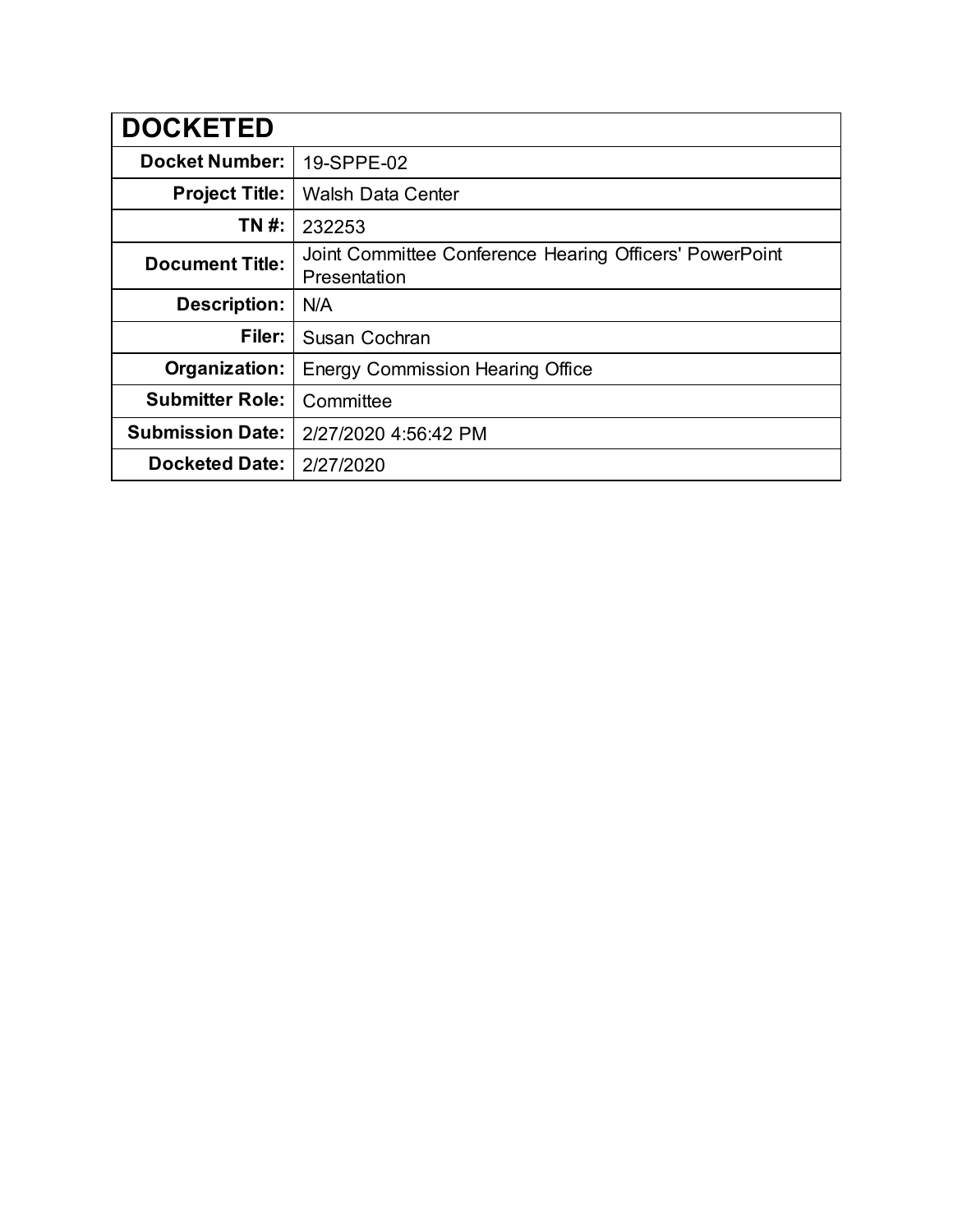

# **JOINT COMMITTEE CONFERENCE**

**Application for Small Power Plant Exemption for the Walsh Backup Generating Facility (19-SPPE-02) Application for Small Power Plant Exemption for the Sequoia Backup Generating Facility (19-SPPE-03)**

> **Santa Clara Central Park Library February 26, 2020**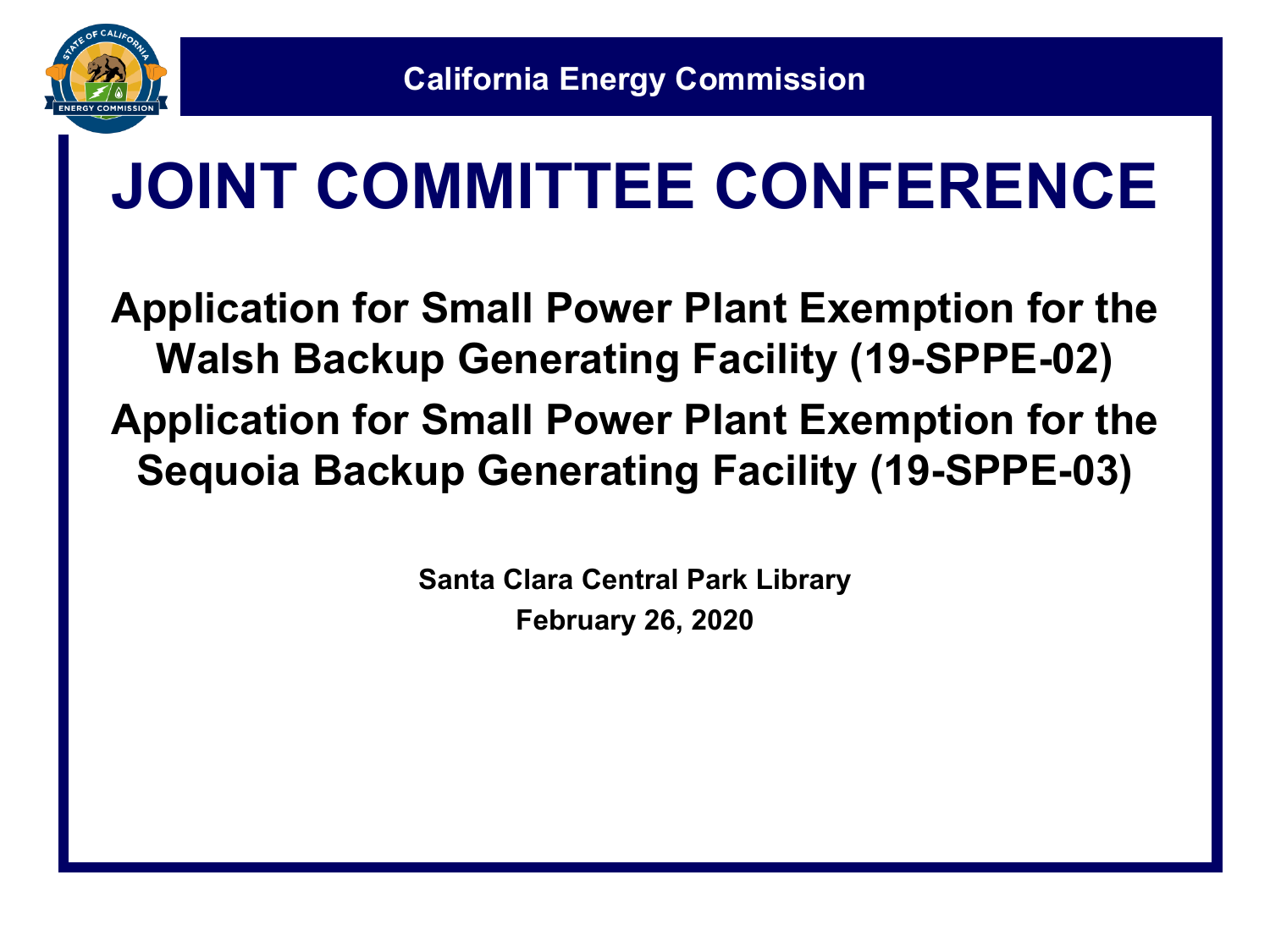

## **Energy Commission's Role**

- Energy Commission has permitting authority over thermal power plants that are 50 megawatts or greater. [California Public Resources Code section 25120]
- The law allows the Energy Commission to grant an exemption to this authority if a project will generate between 50 and 100 MW.
- This exemption is known as the small power plant exemption (SPPE).
- The full Commission consists of five members. The Commission has appointed Commissioners Karen Douglas (Presiding Committee Member) and Patty Monahan (Associate Committee Member) to oversee the proceedings for these applications.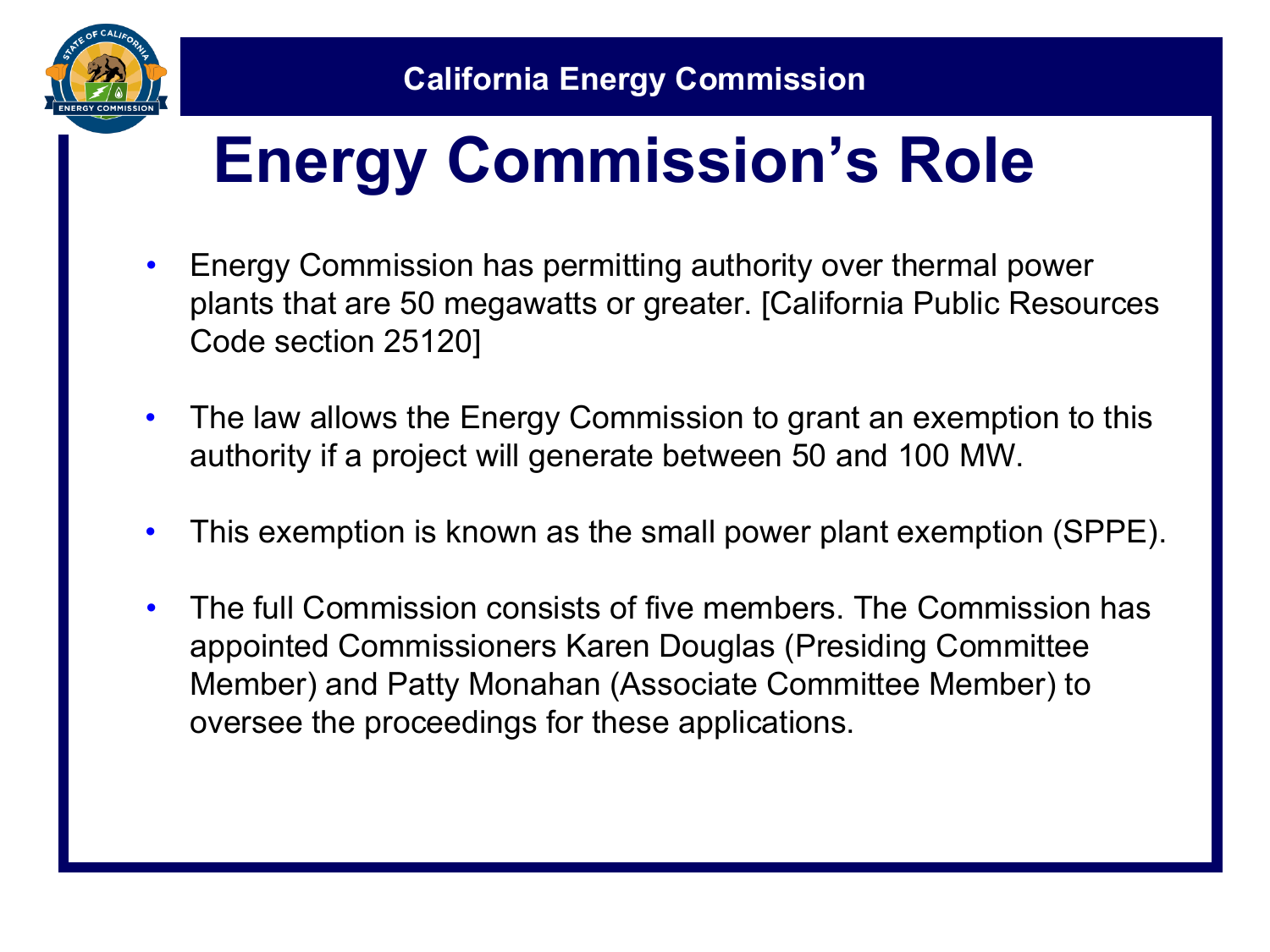

# **SPPE Findings**

To grant an SPPE, the Energy Commission must make three distinct determinations:

1.The proposed powerplant has a generating capacity up to 100 MW;

2.No substantial adverse impact on the environment will result from the construction or operation of the powerplant; and

3.No substantial adverse impact on energy resources will result from the construction or operation of the powerplant.

[California Public Resources Code section 25541]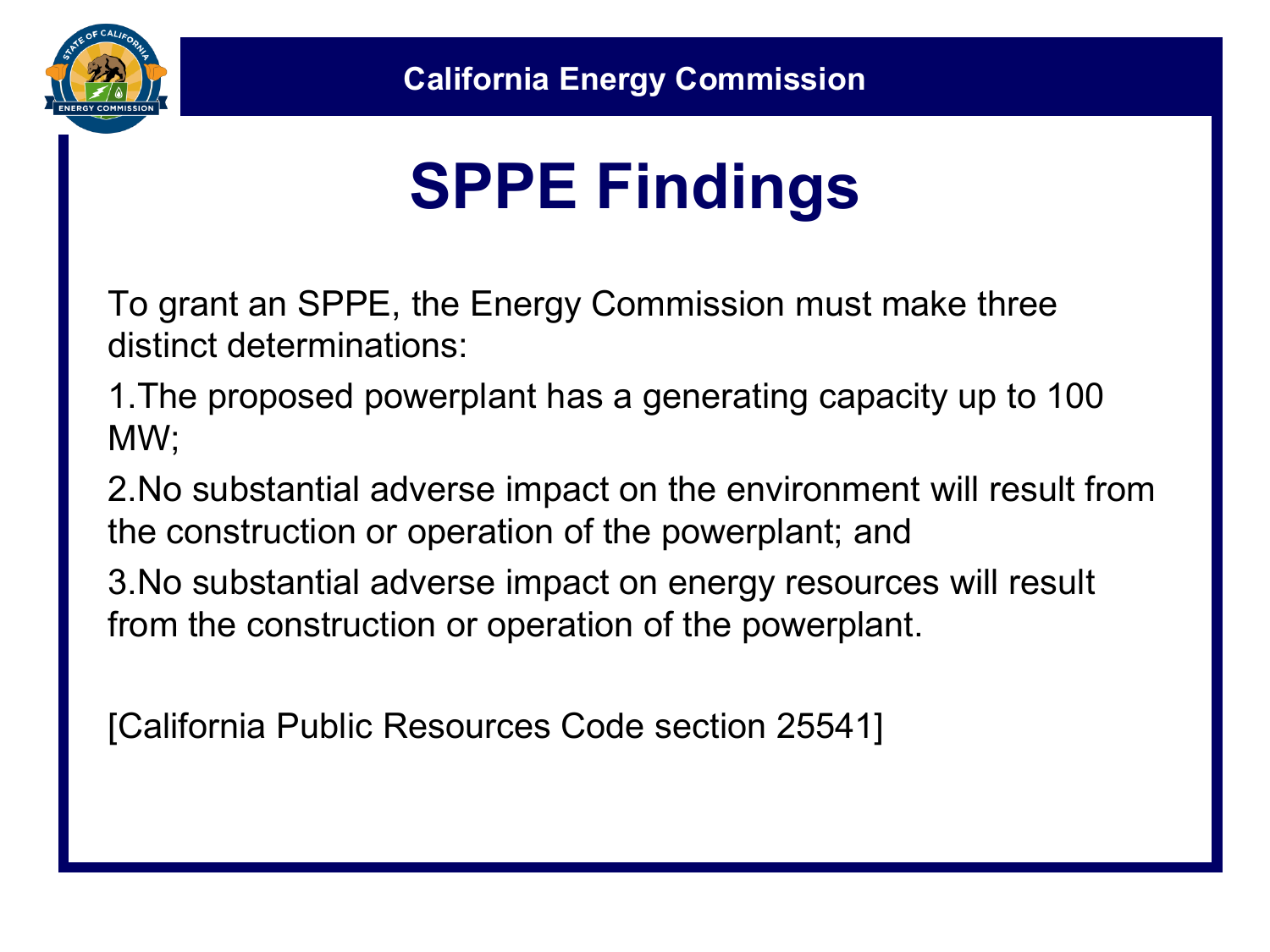

# **California Environmental Quality Act (CEQA)**

- In addition to the Warren-Alquist Act's requirements about environmental and energy resource impacts, the Energy Commission must also analyze the SPPE under the California Environmental Quality Act (CEQA).
- The Energy Commission is the lead agency for SPPEs. [California Public Resources Code section 25519(c)]
- In reviewing an SPPE, the Energy Commission considers the "whole of the action." [California Code of Regulations, title 14, section 15378(a)]
- For the Walsh and the Sequoia applications, the "whole of the action" means not just the backup generators, but also the Data Center they support and the other project features you'll hear about, such as substations and landscaping.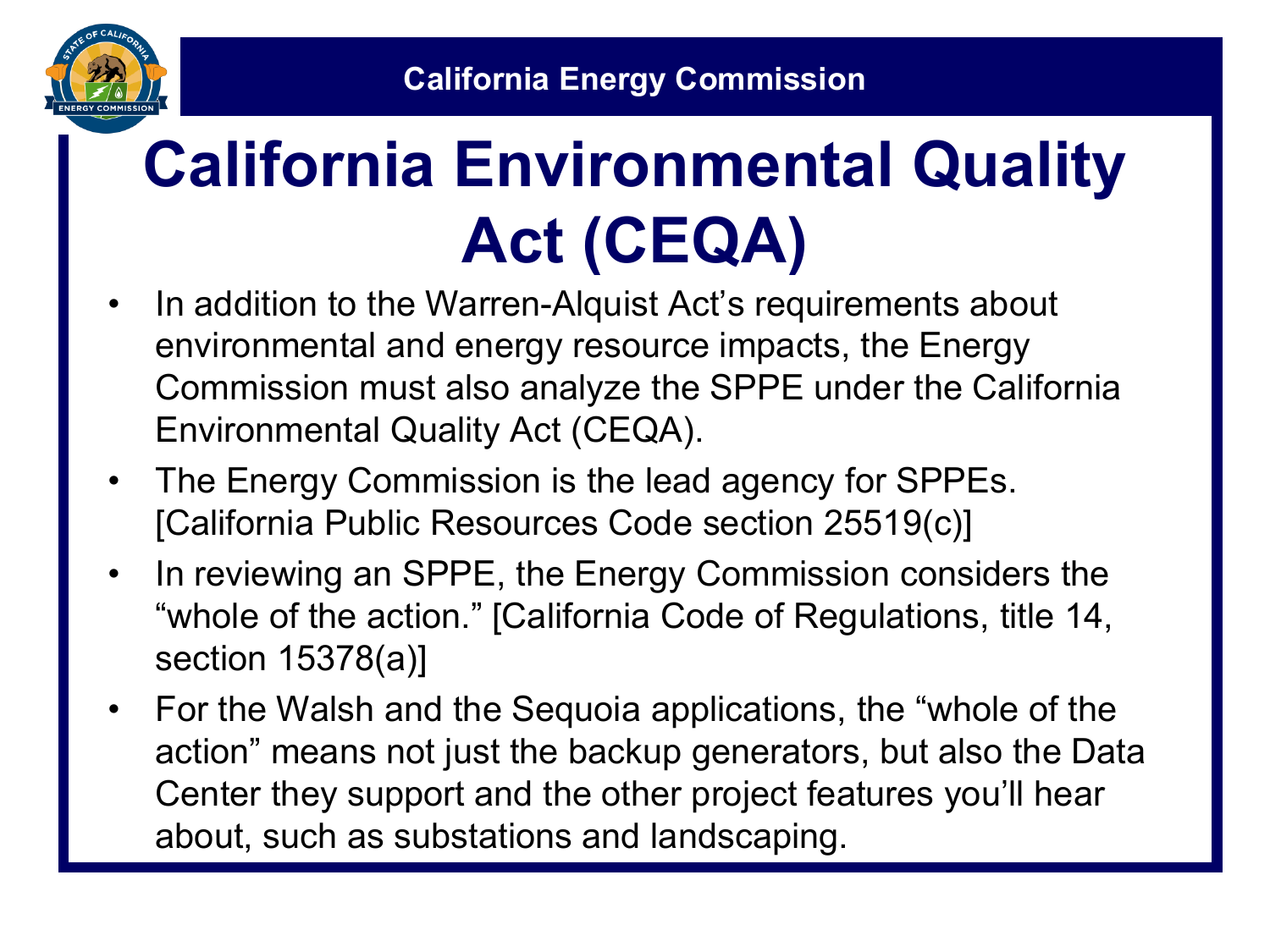

# **Public Participation**

- Public participation is encouraged.
- Members of the public may become parties by petitioning to intervene.
	- The deadline to apply to be an intervenor in the Sequoia proceeding is March 6, 2020.
	- The deadline to apply to be an intervenor in the Walsh proceeding is March 30, 2020.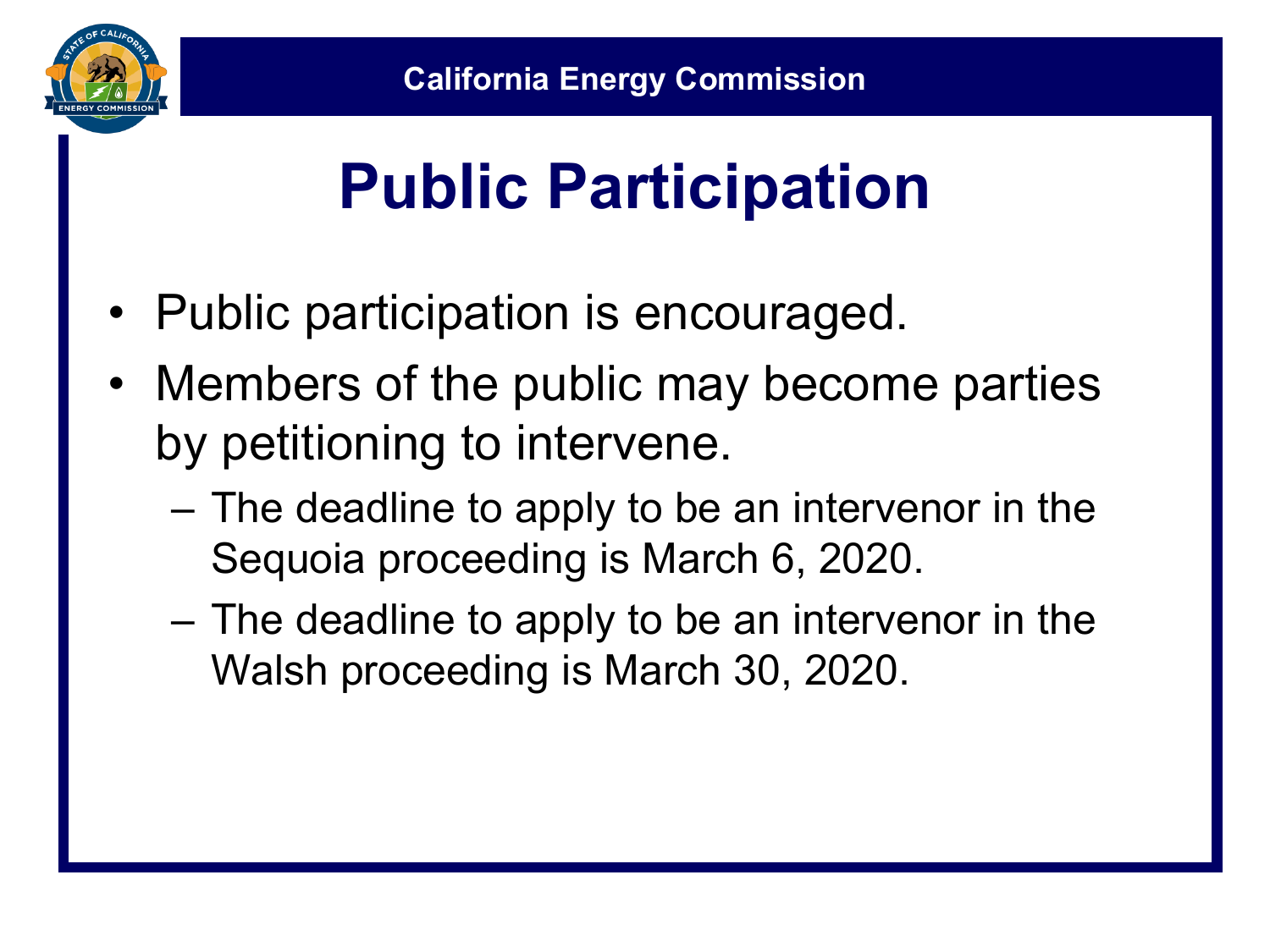

#### **Ex Parte Rule**

- All decisions made in this case will be made solely on evidence contained in the public record.
- Contacts between parties, interested persons outside of the Commission (the general public) are prohibited from "communicating" with presiding officers about anything in dispute unless it is in a public forum or in a writing distributed to all the parties and made available to the public.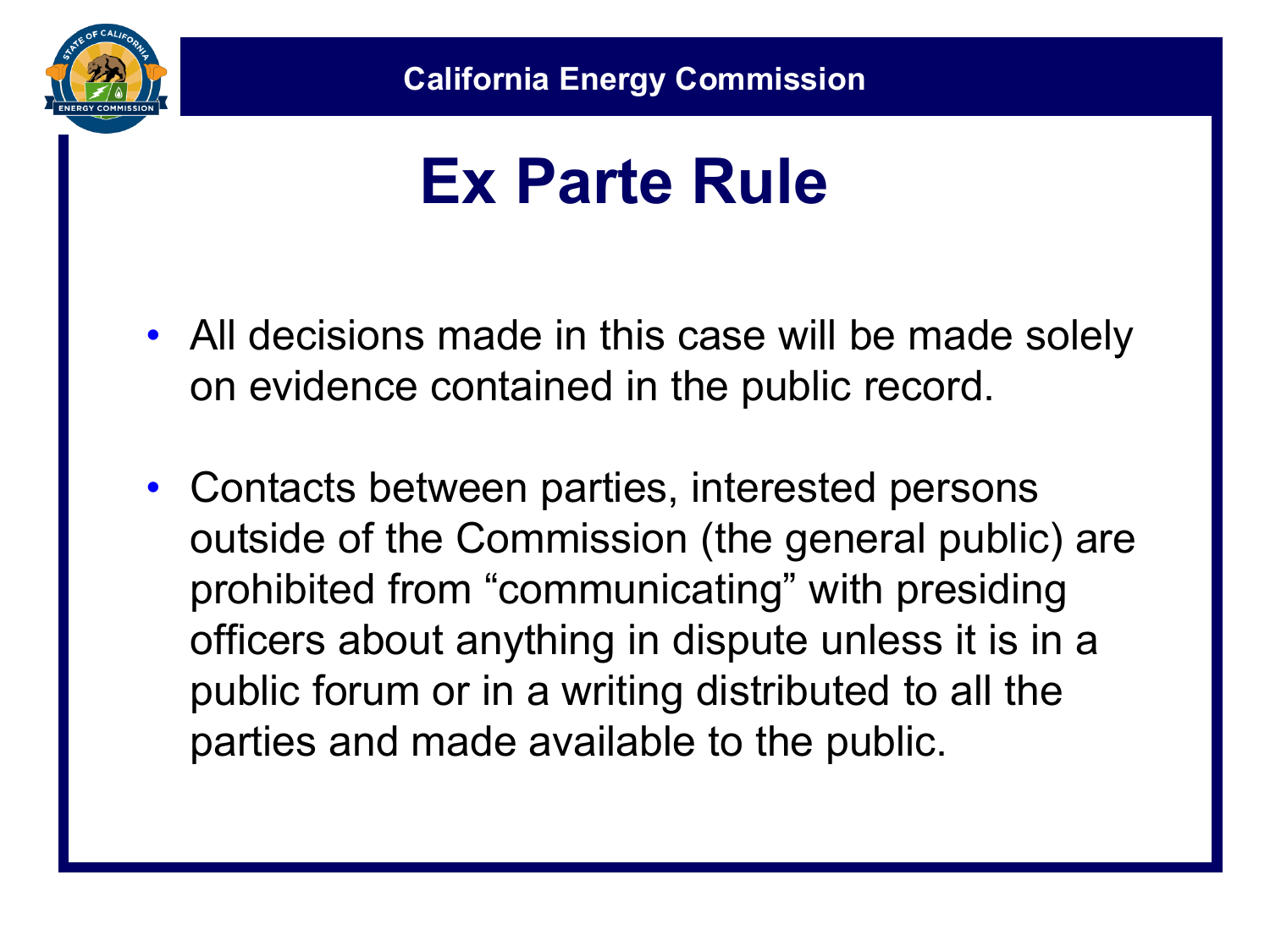

## **Ex Parte Rule: Communications**

Communications include:

- Voicemail messages
- $\checkmark$  Text messages
- $\checkmark$  Fmails
- Letters
- $\checkmark$  Telephone calls
- $\checkmark$  In-person discussions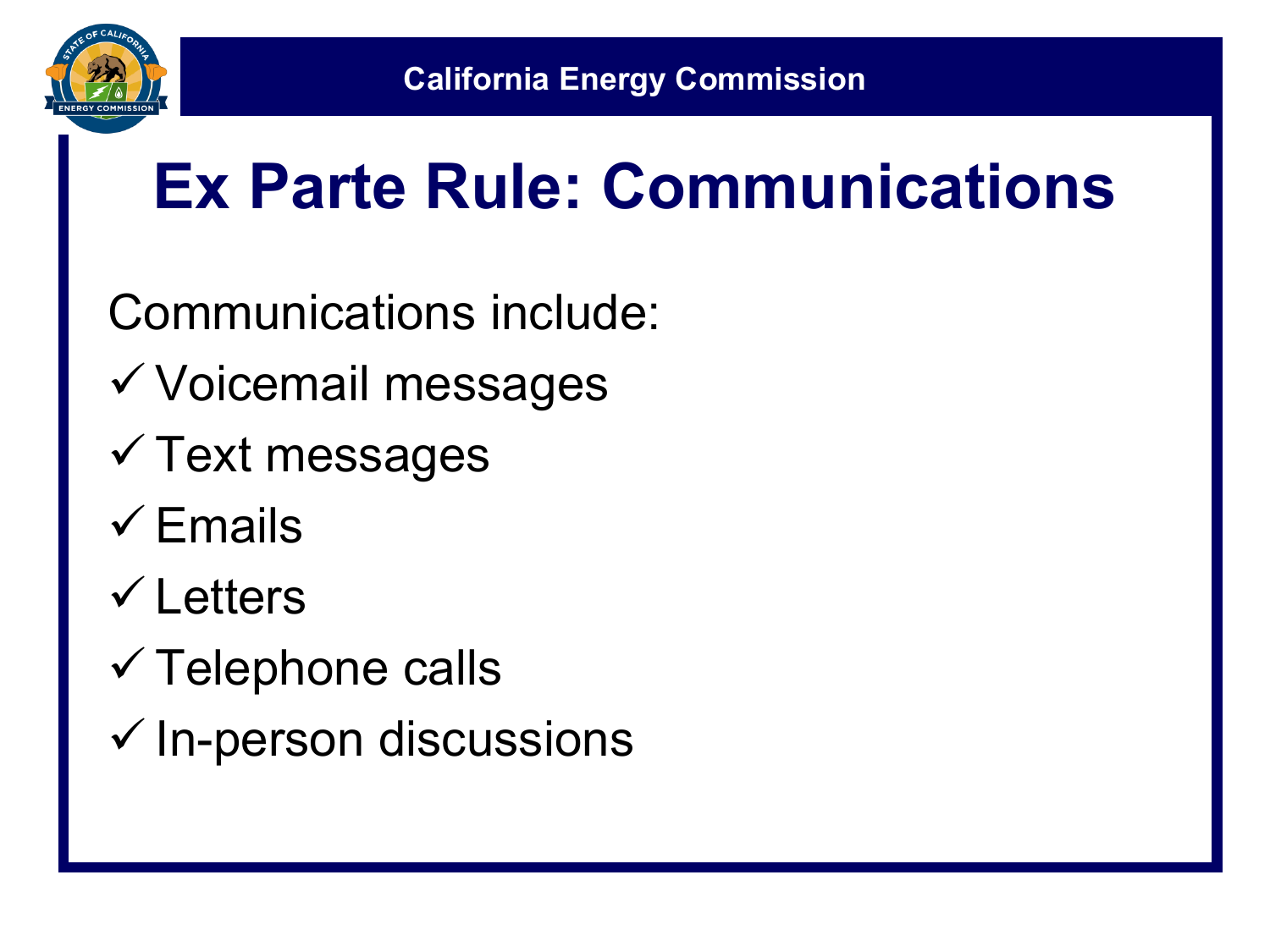

## **Ex Parte Rule: Presiding Officers**

The Presiding Officers are:

- The Committee members: Comm. Douglas and Comm. Monahan
- The other members of the Energy Commission: Chair Hochschild, Vice Chair Scott, and Comm. McAllister
- The Hearing Officers (Susan Cochran and Galen Lemei)
- Advisors to Commissioners
- Any attorney or other experts assisting the Committee and Commission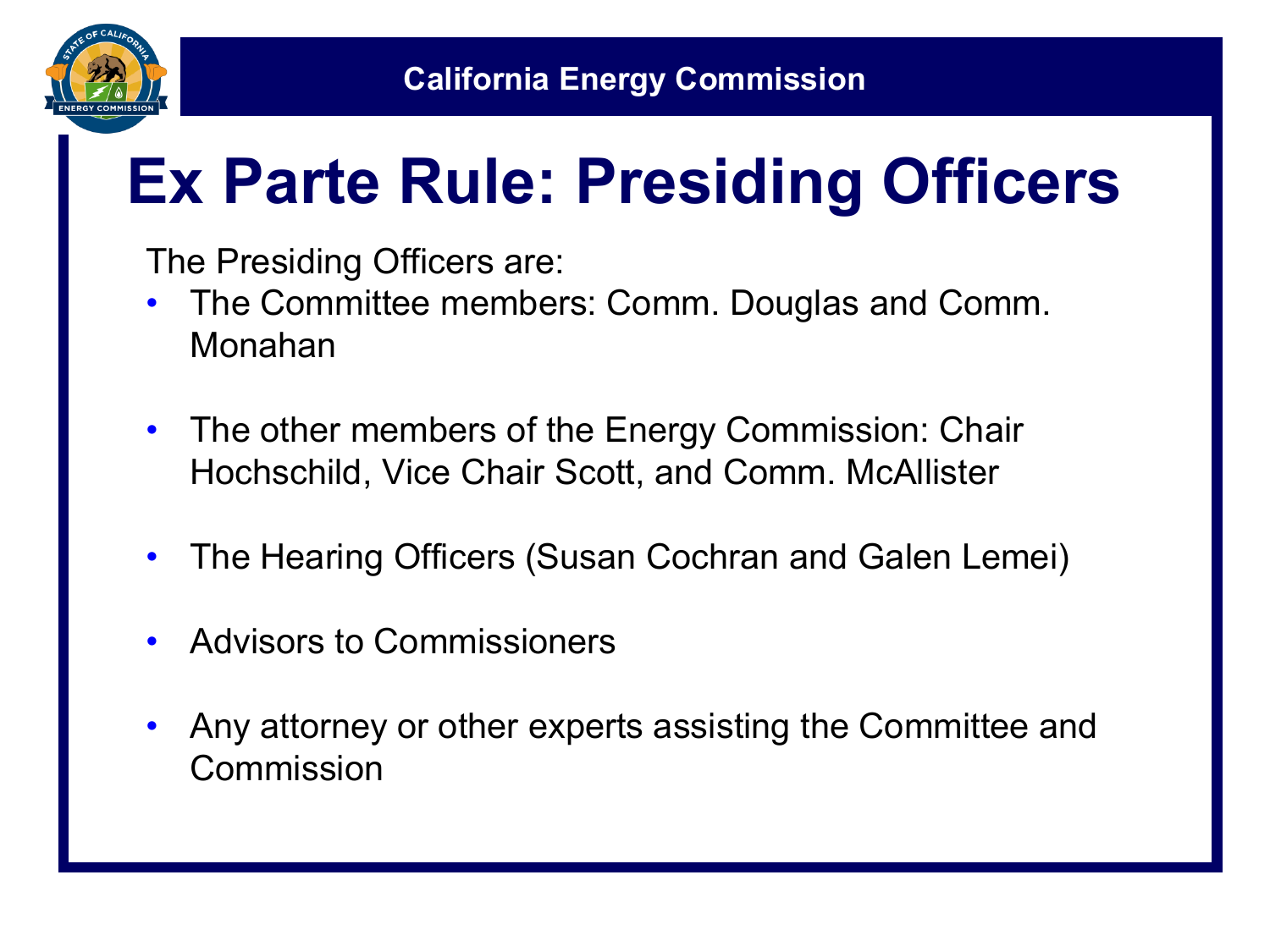

#### **Pause for the Public Advisor's Presentation**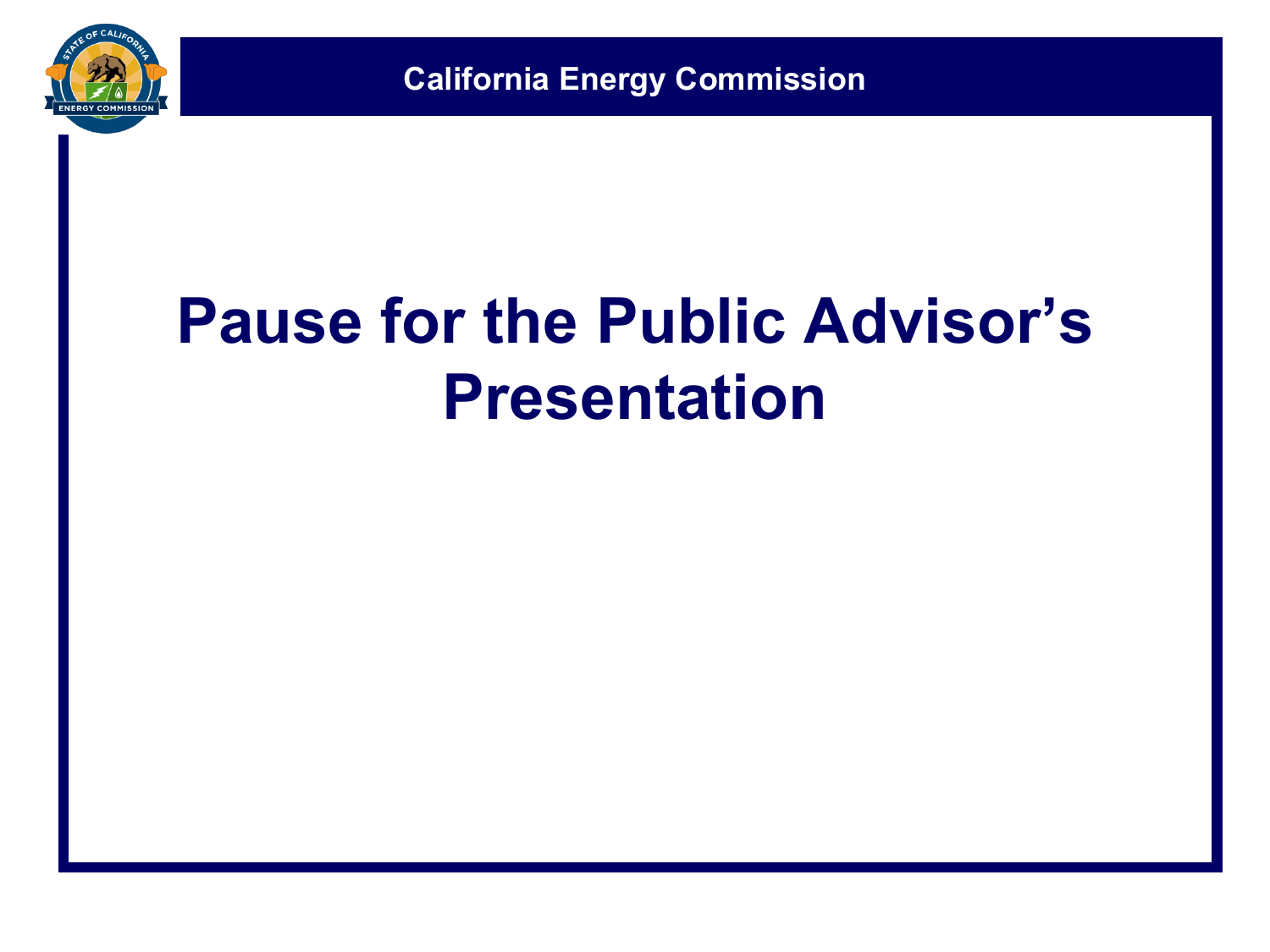

#### **Walsh SPPE**

#### **Pause for Applicant's Presentation**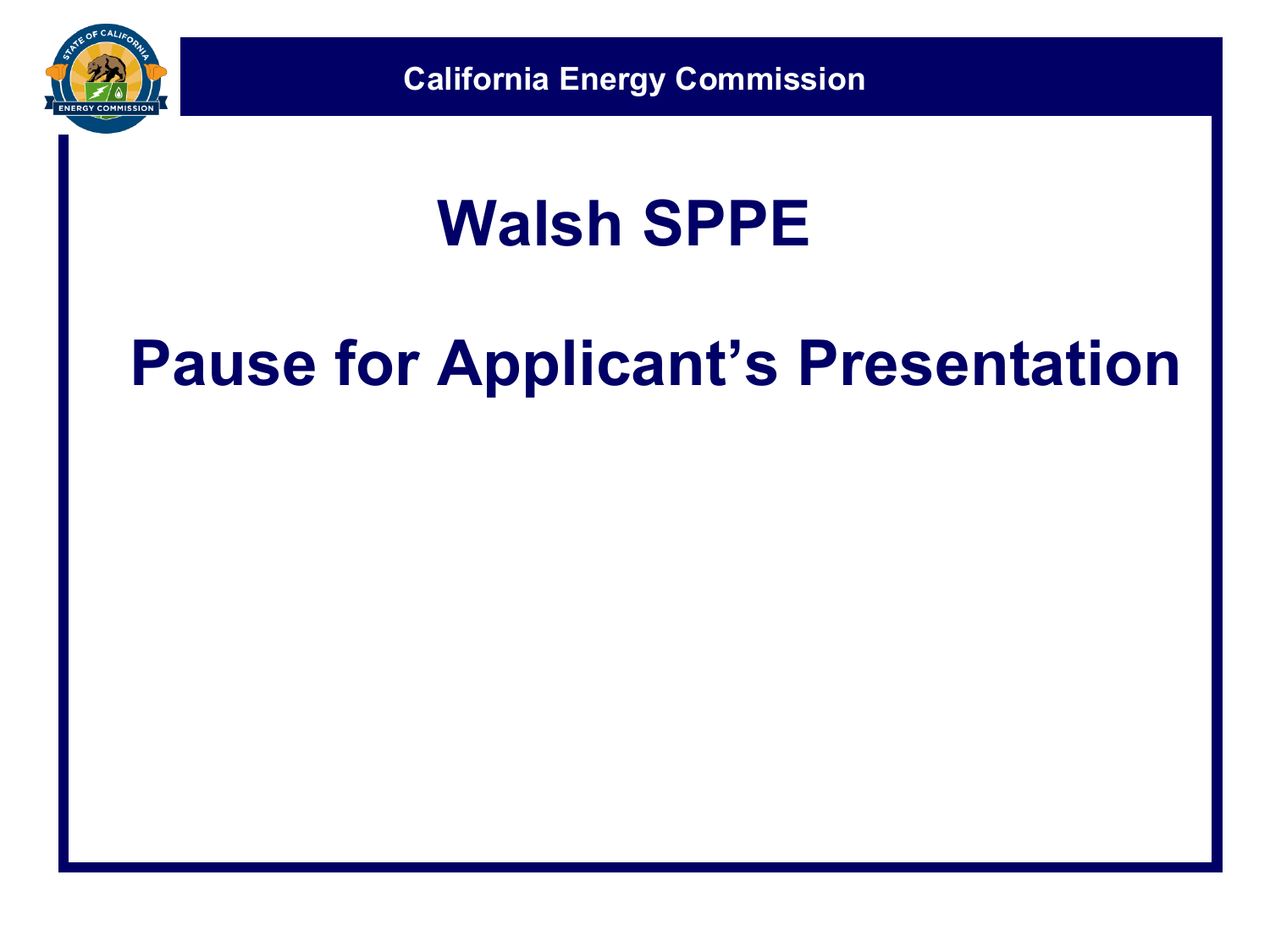

#### **Walsh SPPE**

## **Pause for Staff's Presentation**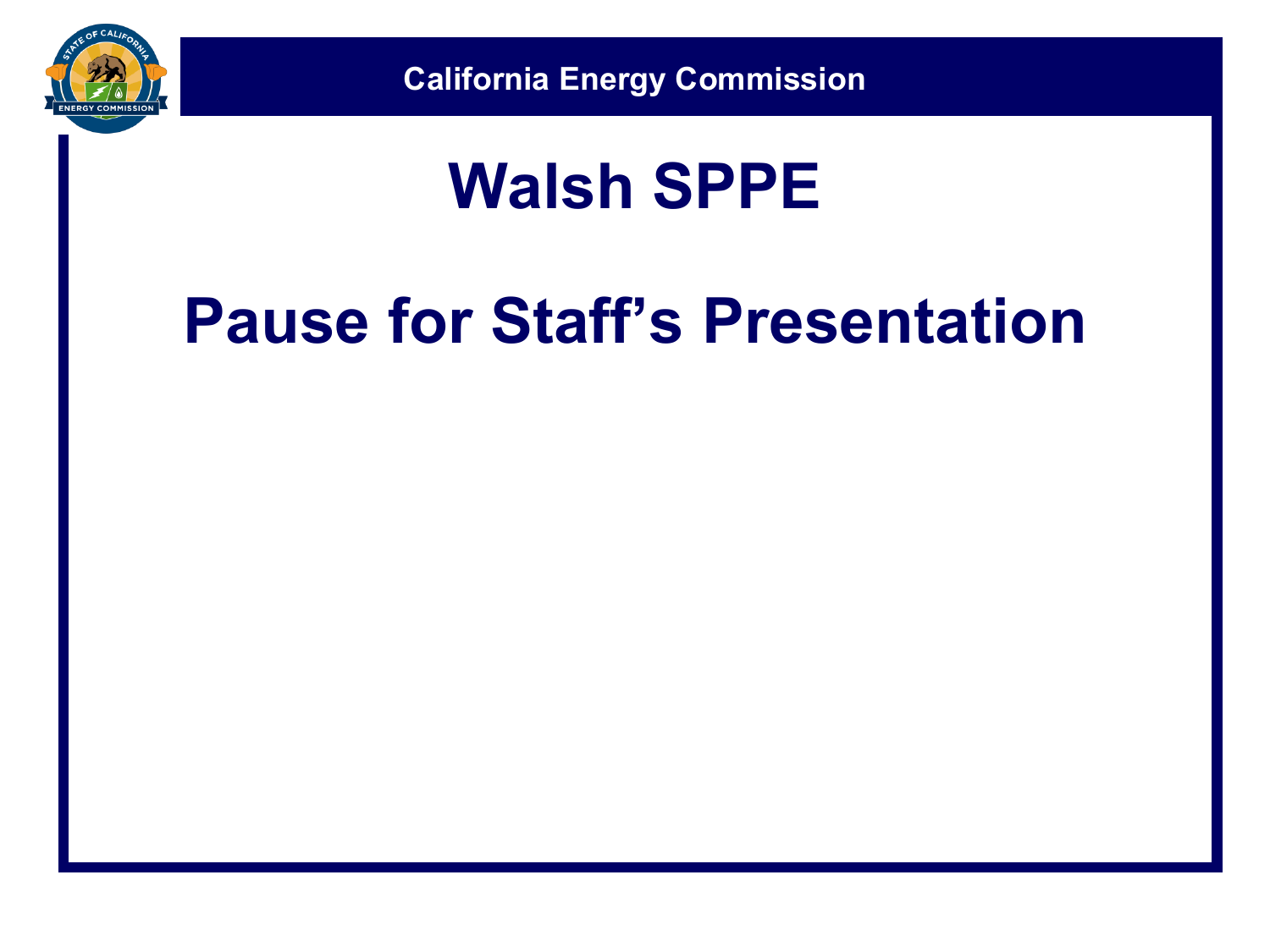

#### **Walsh SPPE: Schedule**

| <b>JANUARY 2020 SCHEDULE</b>                                     |                              | <b>JANUARY 2020 SCHEDULE</b>                       |                                                                    |
|------------------------------------------------------------------|------------------------------|----------------------------------------------------|--------------------------------------------------------------------|
| <b>Staff Filed the</b><br><b>IS/PMND</b>                         | 2/18/2020                    | <b>Parties File</b><br>Opening<br><b>Testimony</b> | 7 days after<br><b>Staff publishes</b><br>responses to<br>comments |
| Public Comment 3/23/2020<br>Period on                            |                              |                                                    |                                                                    |
| <b>IS/PMND Closes</b>                                            |                              | <b>Parties File</b>                                | 7 days after                                                       |
| Staff responds<br>to comments                                    | 7 days after<br>close of the | <b>Rebuttal</b><br>Testimony                       | opening<br>testimony filed                                         |
| received on the<br><b>IS/PMND</b>                                | public comment<br>period     | Prehearing<br>Conference                           | 3-5- days after<br>reply testimony                                 |
| 3/30/2020<br>Last Day to File<br><b>Petition to</b><br>Intervene |                              | statements due                                     | filed                                                              |
|                                                                  |                              | Prehearing<br>Conference                           | 7-10 days after<br>statements filed                                |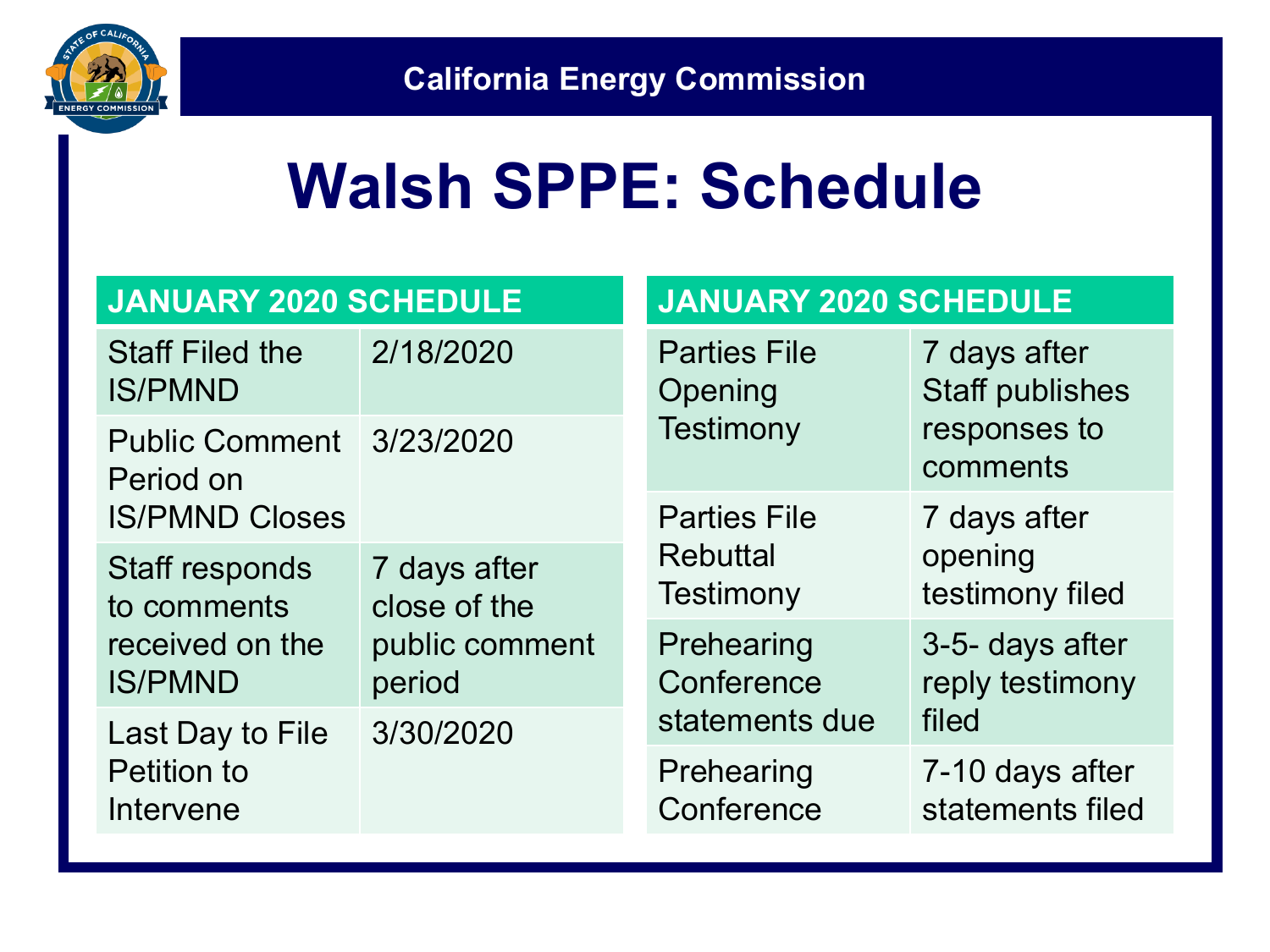

#### **Walsh SPPE: Schedule (cont'd)**

#### **JANUARY 2020 SCHEDULE**

| Evidentiary<br>Hearing                                | 7 days after<br>prehearing<br>conference       |
|-------------------------------------------------------|------------------------------------------------|
| <b>Committee files</b><br>Proposed<br><b>Decision</b> | 30 days after<br>Evidentiary<br><b>Hearing</b> |
| <b>Final Adoption</b><br>Hearing by the<br>Commission | <b>Second Quarter</b><br>20202                 |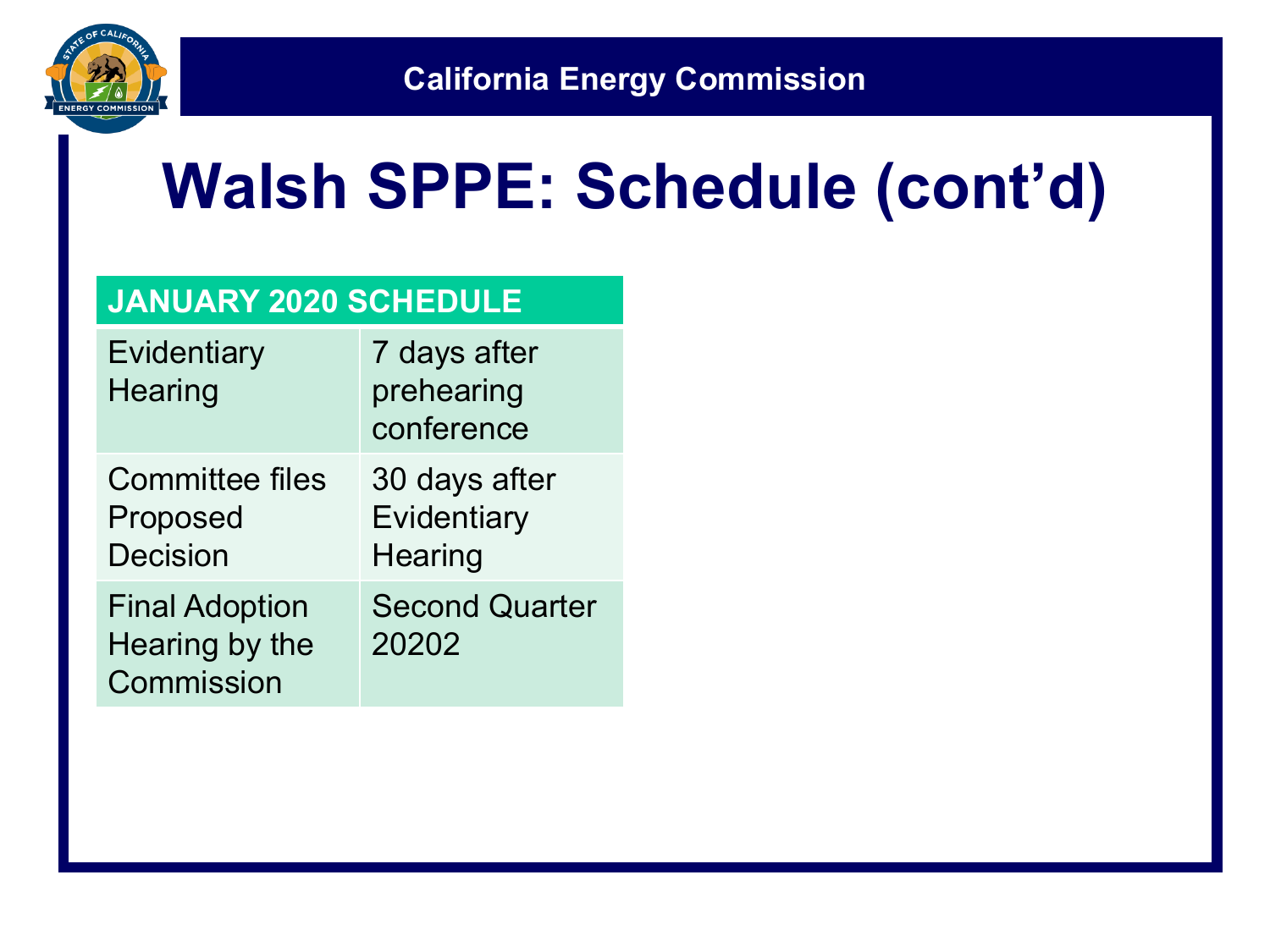

#### **Sequoia SPPE**

#### **Pause for Applicant's Presentation**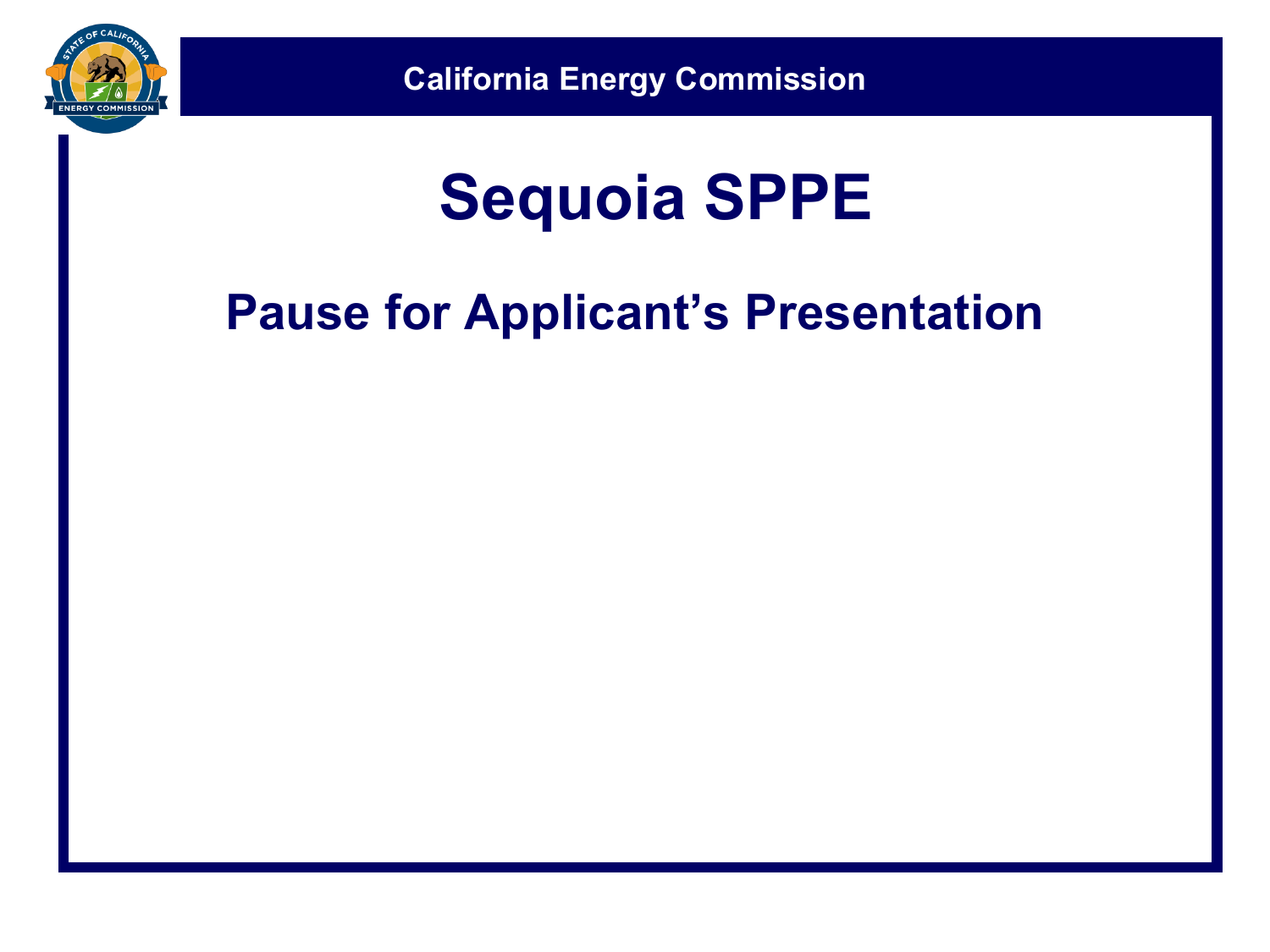

#### **Sequoia SPPE**

#### **Pause for Staff's Presentation**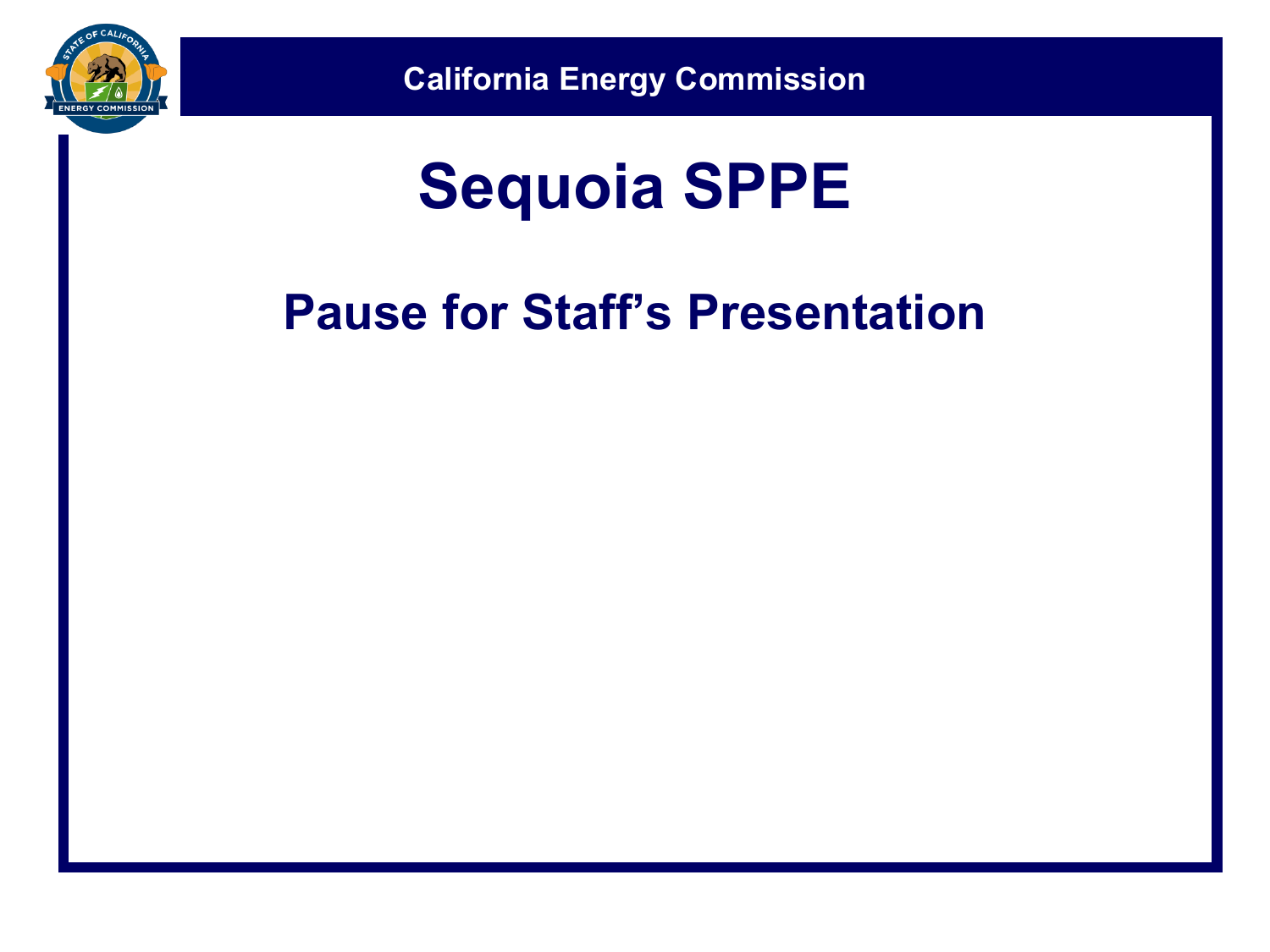

#### **Sequoia SPPE: Schedule**

| <b>JANUARY 2020 SCHEDULE</b>                                    |                              | <b>JANUARY 2020 SCHEDULE</b>                       |                                                                    |
|-----------------------------------------------------------------|------------------------------|----------------------------------------------------|--------------------------------------------------------------------|
| <b>Staff Filed the</b><br><b>IS/PMND</b>                        | 1/23/2020                    | <b>Parties File</b><br>Opening<br><b>Testimony</b> | 7 days after<br><b>Staff publishes</b><br>responses to<br>comments |
| Public Comment 2/28/2020<br>Period on                           |                              |                                                    |                                                                    |
| <b>IS/PMND Closes</b>                                           |                              | <b>Parties File</b>                                | 7 days after                                                       |
| <b>Staff responds</b><br>to comments                            | 7 days after<br>close of the | <b>Rebuttal</b><br>Testimony                       | opening<br>testimony filed                                         |
| received on the<br><b>IS/PMND</b>                               | public comment<br>period     | Prehearing<br>Conference                           | 3-5- days after<br>reply testimony                                 |
| 3/4/2020<br>Last Day to File<br><b>Petition to</b><br>Intervene |                              | statements due                                     | filed                                                              |
|                                                                 | Prehearing<br>Conference     | 7-10 days after<br>statements filed                |                                                                    |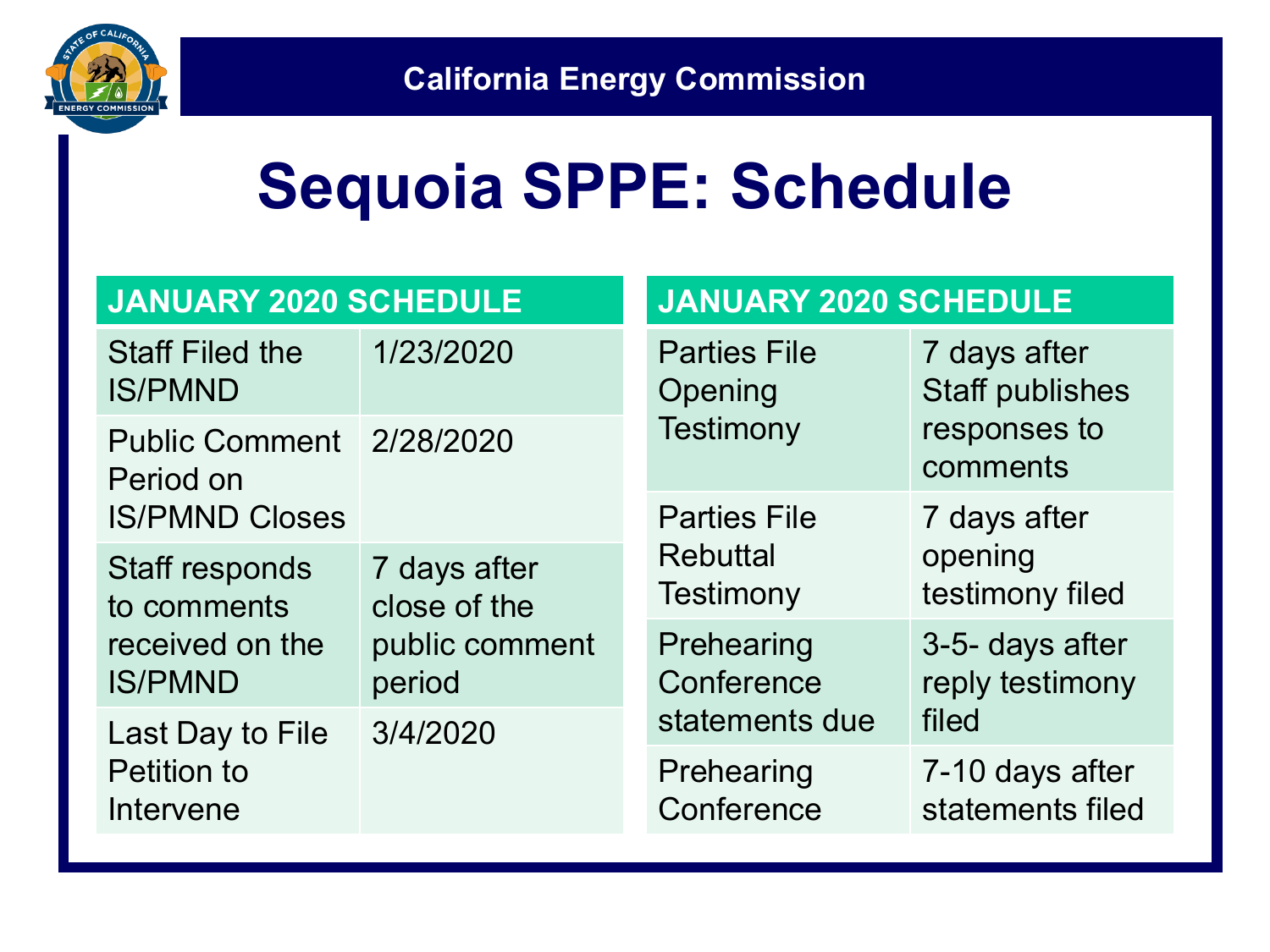

#### **Sequoia SPPE: Schedule (cont'd)**

#### **JANUARY 2020 SCHEDULE**

| Evidentiary<br>Hearing                                | 7 days after<br>prehearing<br>conference |
|-------------------------------------------------------|------------------------------------------|
| <b>Committee files</b><br>Proposed<br><b>Decision</b> | 30 days after<br>Evidentiary<br>Hearing  |
| <b>Final Adoption</b><br>Hearing by the<br>Commission | <b>Second Quarter</b><br>20202           |